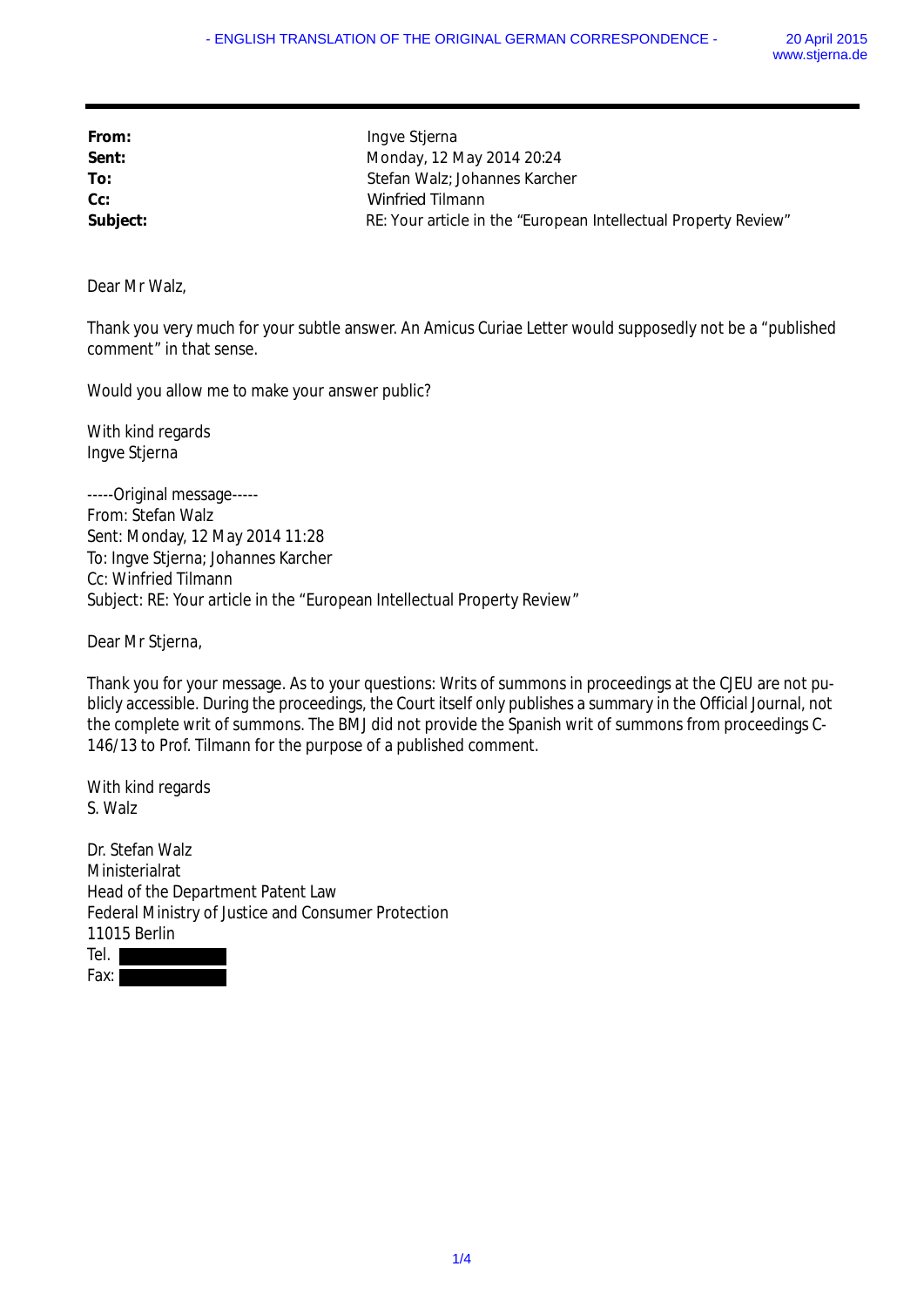| From:    | Winfried Tilmann                                                |
|----------|-----------------------------------------------------------------|
| Sent:    | Thursday, 8 May 2014 11:33                                      |
| To:      | Ingve Stjerna; Stefan Walz; Johannes Karcher                    |
| Subject: | RE: Your article in the "European Intellectual Property Review" |

"for this purpose" relates to a purpose chosen by me. **WT** 

## **Prof. Dr. Winfried Tilmann**

Of-Counsel **Hogan Lovells International LLP** Kennedydamm 24, 40476 Düsseldorf Tel: Direct: Fax: Email: www.hoganlovells.com

**From:** Ingve Stjerna **Sent:** Thursday, 8 May 2014 11:32 **To:** Winfried Tilmann; Stefan Walz; Johannes Karcher **Subject:** RE: Your article in the "European Intellectual Property Review"

Many thanks, Mr Tilmann.

If the situation is as you describe I do not understand the statement in your message of 9 February "My essay is a contribution to the proceedings. (…) I ask it to be understood that I cannot pass on the documents which were given to me confidentially for this purpose." According to my understanding, "this purpose" is the contribution to the proceedings respectively the amicus curiae letter prepared for this purpose, accordingly the documents would have been provided to you to this end.

As indicated in my e-mail of 8 February already, likewise I cannot understand the public analysis of these documents, if they have been given to you, as you say, on a confidential basis.

I would very much appreciate it, if the Gentlemen of the BMJ could comment on this matter.

With kind regards Ingve Stjerna

**From:** Winfried Tilmann **Sent:** Thursday, 8 May 2014 10:15 **To:** Ingve Stjerna; Stefan Walz; Johannes Karcher **Subject:** RE: Your article in the "European Intellectual Property Review"

This message is based on a misunderstanding. The documents have been forwarded to me confidentially for information, not for the purpose of me commenting these. This was my decision alone. **WT** 

**Prof. Dr. Winfried Tilmann**

Of-Counsel

**Hogan Lovells International LLP**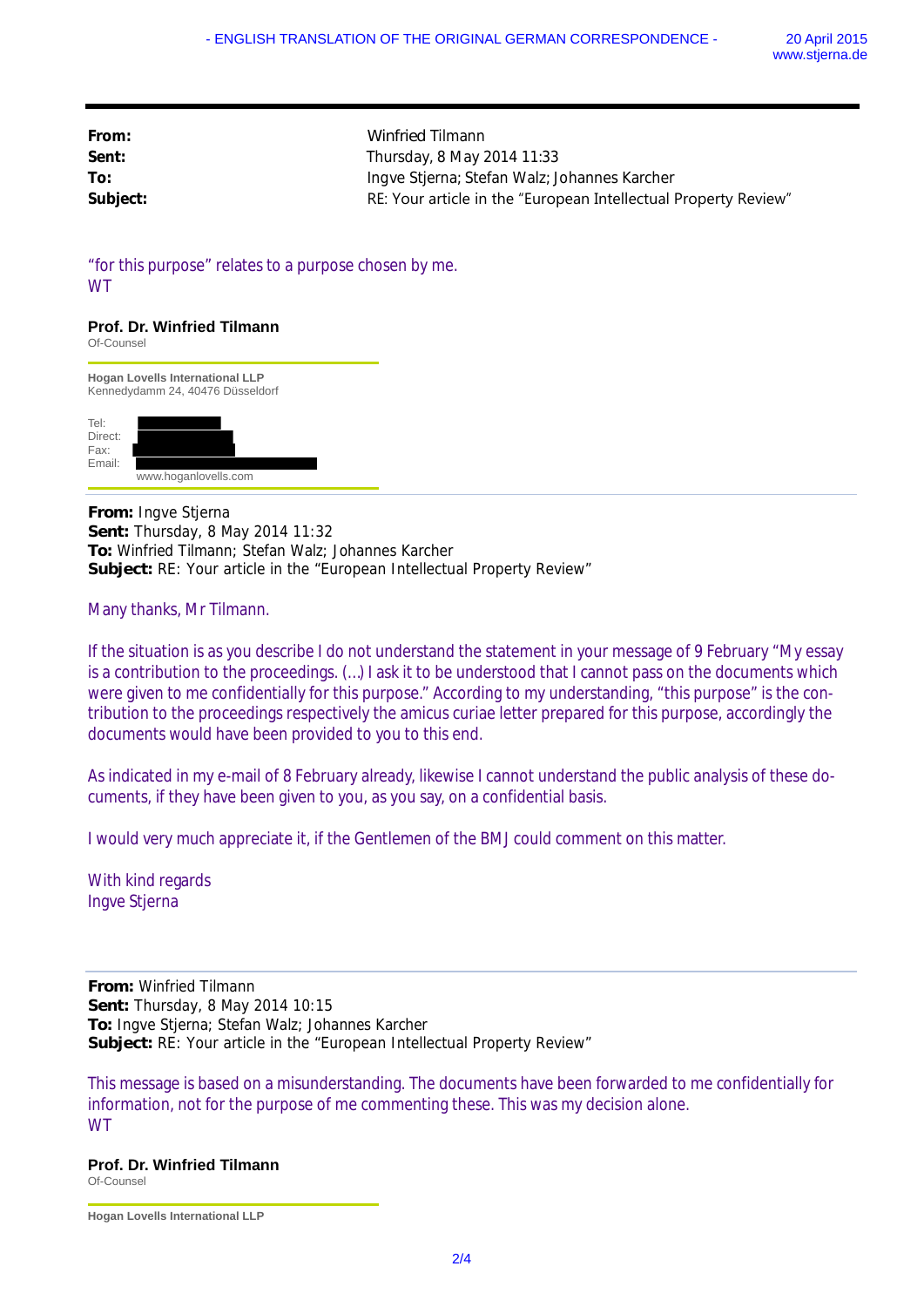Kennedydamm 24, 40476 Düsseldorf

| Tel:<br>Direct:<br>Fax: |                      |  |
|-------------------------|----------------------|--|
| Email:                  |                      |  |
|                         | www.hoganlovells.com |  |

**From:** Ingve Stjerna **Sent:** Thursday, 8 May 2014 09:16 **To:** Stefan Walz; Johannes Karcher **Cc:** Winfried Tilmann **Subject:** RE: Your article in the "European Intellectual Property Review"

Dear Mr Walz, Dear Mr Karcher,

I contact you with regard to your responsibility in relation to the subject "unitary patent" in the BMJ.

Some weeks ago, I had the below e-mail correspondence with Prof. Tilmann in relation to his article "Spain's action against the EU patent package - arguments and counter- arguments in case C-146/13", published in European Intellectual Property Review 2014, S. 4 ff. If I understand Prof. Tilmann correctly, the writ of summons from proceedings C-146/13 was given to him for the purpose of comment.

Is this correct?

With kind regards Ingve Stjerna

**From:** Winfried Tilmann **Sent:** Sunday, 9 February 2014 11:02 **To:** Ingve Stjerna **Subject:** RE: Your article in the "European Intellectual Property Review"

It appears that I have annoyed you. I would be sorry about this. The answer was very short, because I was in a hurry, but wanted to reply to you quickly. My essay is a contribution to the proceedings. The CJEU does no longer accept amicus curiae letters. An earlier one in a different matter was returned by them. I ask it to be understood that I cannot pass on the documents which were given to me confidentially for this purpose. Best regards **WT** 

## **Prof. Dr. Winfried Tilmann**

Of-Counsel

**Hogan Lovells International LLP** Kennedydamm 24, 40476 Düsseldorf Tel: Direct: Fax: Email: www.hoganlovells.com

**From:** Ingve Stjerna **Sent:** Saturday, 8 February 2014 13:47 **To:** Winfried Tilmann **Subject:** RE: Your article in the "European Intellectual Property Review"

Dear Prof. Tilmann,

Thank you very much for your message.